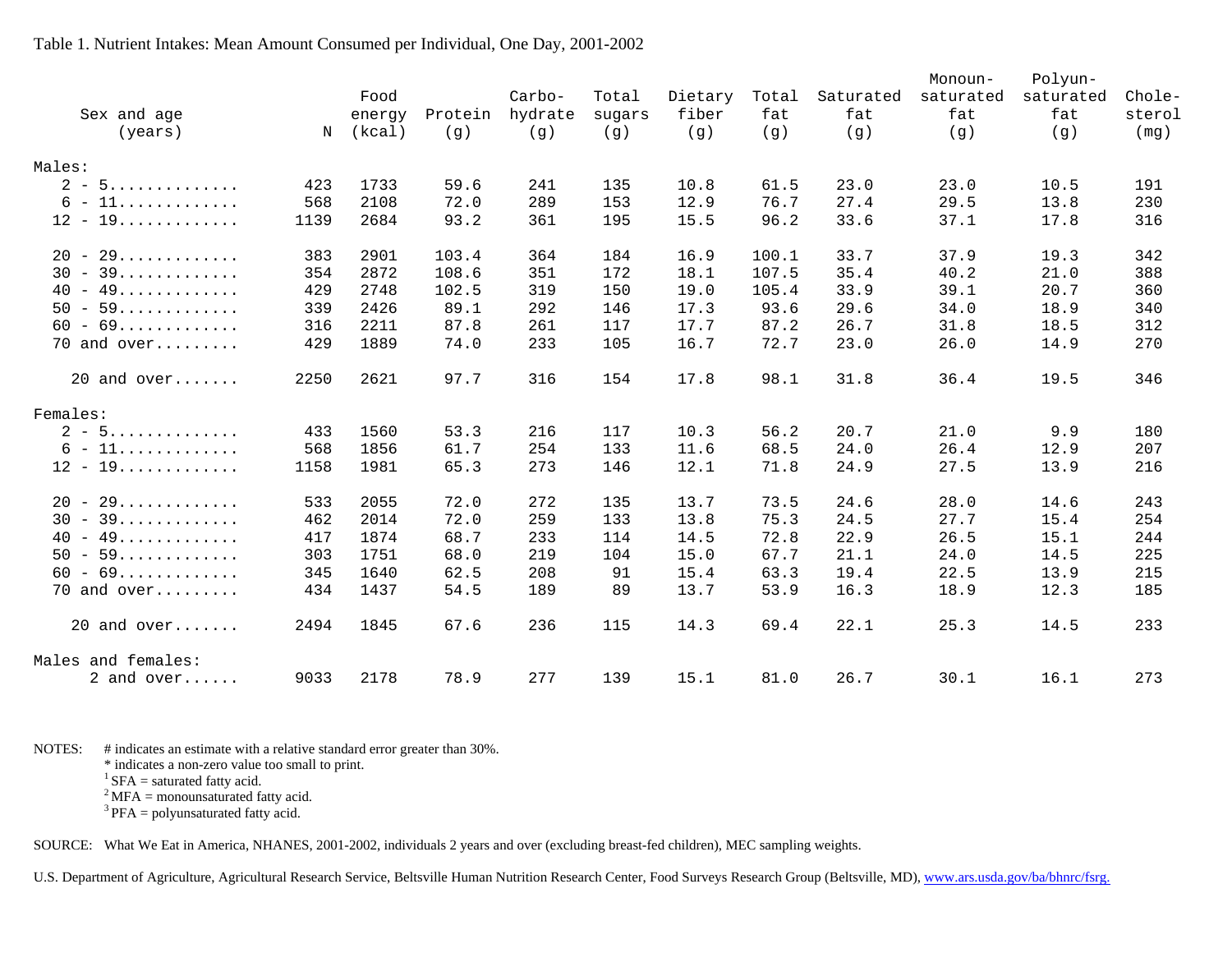|                       | Vitamin E   |         |           | Alpha-   | Beta-    | Beta-crypto- |          | Lutein +   |
|-----------------------|-------------|---------|-----------|----------|----------|--------------|----------|------------|
| Sex and age           | (alpha-toc) | Retinol | Vitamin A | carotene | carotene | xanthin      | Lycopene | zeaxanthin |
| (years)               | (mg)        | (mcg)   | (mcg RAE) | (mcg)    | (mcg)    | (mcg)        | (mcg)    | (mcg)      |
|                       |             |         |           |          |          |              |          |            |
| Males:                |             |         |           |          |          |              |          |            |
| $2 - 5$               | 4.4         | 456     | 544       | 202      | 872      | 156          | 4436     | 676        |
| $6 - 11$              | 5.5         | 527     | 644       | 248      | 1209     | 102          | 6154     | 818        |
| $12 - 19$             | 7.4         | 544     | 656       | 215      | 1142     | 170          | 7774     | 950        |
| $20 - 29$             | 7.9         | 507     | 646       | 294      | 1418     | 161          | 9983     | 1014       |
| $30 - 39$             | 8.5         | 503     | 698       | 449      | 2000     | 213          | 9397     | 1363       |
| $40 - 49$             | 8.5         | 425     | 628       | 439      | 2145     | 126          | 7433     | 1489       |
| $50 - 59$             | 7.6         | 474     | 683       | 459      | 2198     | 140          | 6822     | 1739       |
| $60 - 69$             | 8.3         | 485     | 663       | 350      | 1863     | 178          | 5863     | 1632       |
| $70$ and over         | 6.8         | 456     | 654       | 312      | 2131     | 156          | 5091     | 1834       |
| $20$ and over         | 8.0         | 473     | 661       | 397      | 1956     | 160          | 7872     | 1458       |
| Females:              |             |         |           |          |          |              |          |            |
| $2 - 5$               | 4.3         | 435     | 546       | 321      | 1110     | 113          | 3741     | 631        |
| $6 - 11$              | 5.2         | 408     | 525       | 238      | 1209     | 126          | 5340     | 649        |
| $12 - 19 \dots $      | 5.7         | 410     | 526       | 280      | 1188     | 116          | 5635     | 803        |
| $20 - 29$             | 6.1         | 356     | 495       | 274      | 1464     | 105          | 5938     | 1238       |
| $30 - 39$             | 6.6         | 402     | 585       | 437      | 1896     | 144          | 5129     | 1391       |
| $40 - 49$             | 6.3         | 346     | 567       | 492      | 2317     | 150          | 4629     | 1620       |
| $50 - 59$             | 6.5         | 388     | 595       | 342      | 2239     | 127          | 5560     | 1611       |
| $60 - 69 \dots \dots$ | $6.2$       | 387     | 611       | 391      | 2393     | 153          | 5601     | 1796       |
| $70$ and over         | 5.6         | 386     | 606       | 398      | 2348     | 155          | 4025     | 1925       |
| $20$ and over         | 6.3         | 375     | 570       | 391      | 2056     | 137          | 5176     | 1548       |
| Males and females:    |             |         |           |          |          |              |          |            |
| 2 and over            | 6.7         | 434     | 605       | 355      | 1779     | 144          | 6299     | 1313       |

NOTES: # indicates an estimate with a relative standard error greater than 30%.

\* indicates a non-zero value too small to print.

 ${}^{1}$  SFA = saturated fatty acid.

 $2^2$  MFA = monounsaturated fatty acid.

 $3$  PFA = polyunsaturated fatty acid.

SOURCE: What We Eat in America, NHANES, 2001-2002, individuals 2 years and over (excluding breast-fed children), MEC sampling weights.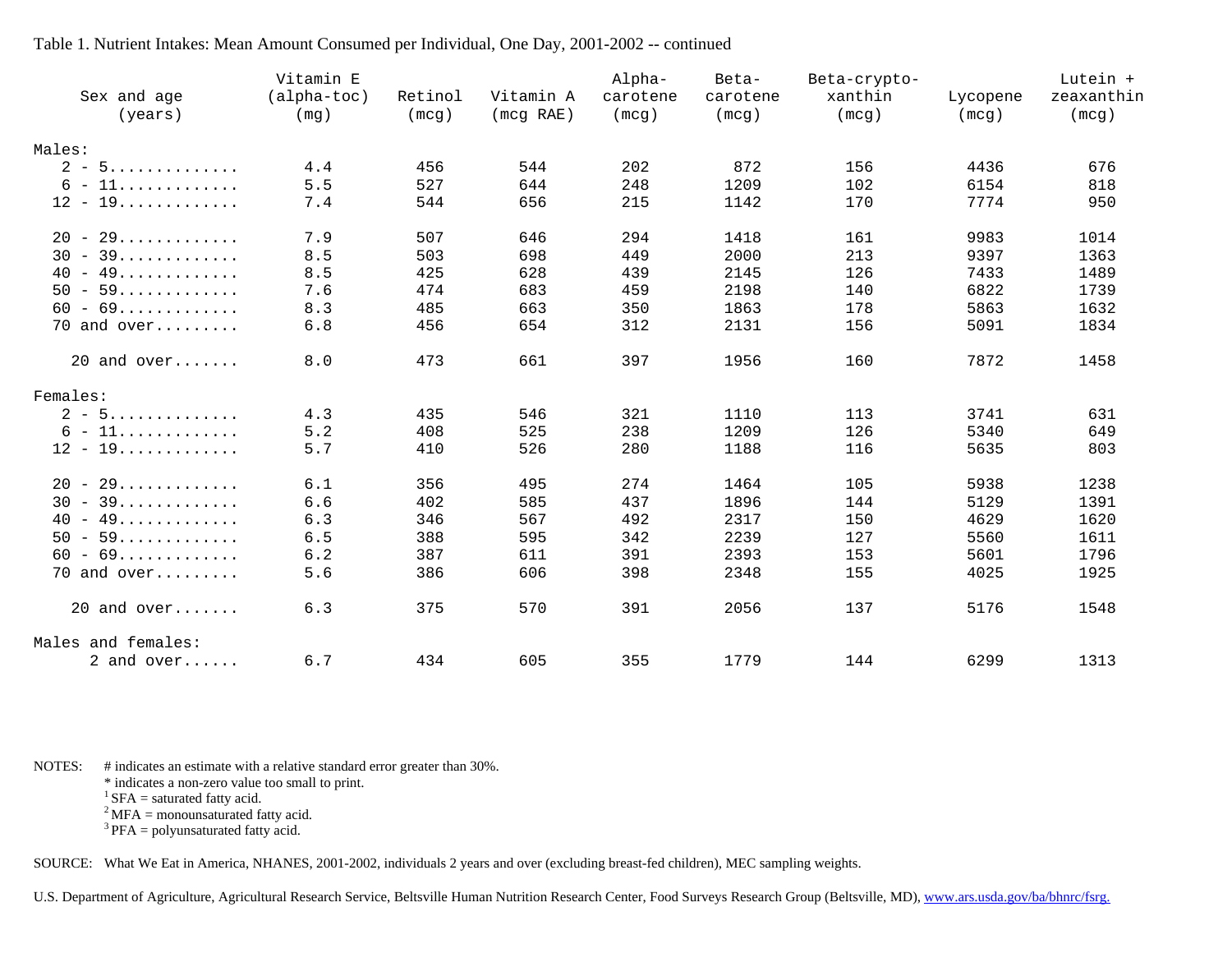| Sex and age        | Thiamin | Ribo-<br>flavin | Niacin | Vit.<br>B6 | Folic<br>acid | Food<br>folate | Folate        | Vit.<br><b>B12</b> | Vit.<br>C | Vit.<br>К |
|--------------------|---------|-----------------|--------|------------|---------------|----------------|---------------|--------------------|-----------|-----------|
| (years)            | (mq)    | (mq)            | (mq)   | (mq)       | (mcq)         | (mcq)          | $(mcg$ $DFE)$ | (mcq)              | (mq)      | (mcq)     |
| Males:             |         |                 |        |            |               |                |               |                    |           |           |
| $2 - 5$            | 1.36    | 2.12            | 16.2   | 1.47       | 215           | 141            | 505           | 4.90               | 95.6      | 34.4      |
| $6 - 11$           | 1.64    | 2.34            | 20.7   | 1.69       | 260           | 152            | 593           | 5.53               | 78.2      | 48.7      |
| $12 - 19 \dots $   | 1.97    | 2.63            | 26.5   | 2.18       | 279           | 194            | 668           | 6.68               | 100.7     | 58.6      |
| $20 - 29$          | 2.00    | 2.59            | 29.8   | 2.39       | 256           | 245            | 680           | 7.13               | 119.2     | 61.4      |
| $30 - 39$          | 2.00    | 2.68            | 30.1   | 2.37       | 253           | 258            | 688           | 7.08               | 111.7     | 80.8      |
| $40 - 49$          | 1.97    | 2.65            | 28.2   | 2.33       | 222           | 262            | 640           | 6.37               | 93.9      | 96.8      |
| $50 - 59$          | 1.71    | 2.47            | 24.4   | 2.08       | 179           | 251            | 555           | 6.51               | 100.8     | 105.1     |
| $60 - 69$          | 1.72    | 2.37            | 24.3   | 1.99       | 197           | 243            | 579           | 6.72               | 96.4      | 91.7      |
| $70$ and over      | 1.58    | 2.21            | 21.1   | 1.95       | 196           | 214            | 547           | 5.52               | 91.6      | 106.7     |
| $20$ and over      | 1.88    | 2.55            | 27.2   | 2.24       | 223           | 250            | 629           | 6.64               | 103.7     | 88.5      |
| Females:           |         |                 |        |            |               |                |               |                    |           |           |
| $2 - 5$            | 1.23    | 1.91            | 14.8   | 1.34       | 194           | 126            | 455           | 4.41               | 80.0      | 33.6      |
| $6 - 11$           | 1.40    | 1.90            | 17.6   | 1.39       | 204           | 136            | 483           | 4.17               | 80.4      | 37.7      |
| $12 - 19$          | 1.42    | 1.87            | 18.9   | 1.52       | 214           | 146            | 509           | 4.33               | 80.8      | 50.3      |
| $20 - 29$          | 1.49    | 1.84            | 20.7   | 1.58       | 211           | 174            | 532           | 4.22               | 83.0      | 69.9      |
| $30 - 39$          | 1.47    | 1.97            | 19.9   | 1.59       | 181           | 201            | 508           | 4.76               | 84.7      | 86.7      |
| $40 - 49$          | 1.34    | 1.87            | 18.3   | 1.53       | 150           | 197            | 452           | 4.53               | 83.0      | 93.1      |
| $50 - 59$          | 1.33    | 1.92            | 18.6   | 1.58       | 158           | 204            | 472           | 4.30               | 89.7      | 106.2     |
| $60 - 69$          | 1.33    | 1.82            | 18.2   | 1.54       | 167           | 209            | 493           | 4.41               | 95.5      | 103.2     |
| 70 and over        | 1.27    | 1.72            | 16.1   | 1.46       | 159           | 181            | 452           | 4.12               | 82.9      | 106.2     |
| $20$ and over      | 1.39    | 1.87            | 18.9   | 1.55       | 173           | 194            | 487           | 4.42               | 85.7      | 91.7      |
| Males and females: |         |                 |        |            |               |                |               |                    |           |           |
| 2 and $over$       | 1.60    | 2.19            | 22.1   | 1.82       | 206           | 203            | 554           | 5.39               | 92.2      | 78.5      |

NOTES: # indicates an estimate with a relative standard error greater than 30%.

\* indicates a non-zero value too small to print.

 ${}^{1}$  SFA = saturated fatty acid.

 $2^2$  MFA = monounsaturated fatty acid.

 $3$  PFA = polyunsaturated fatty acid.

SOURCE: What We Eat in America, NHANES, 2001-2002, individuals 2 years and over (excluding breast-fed children), MEC sampling weights.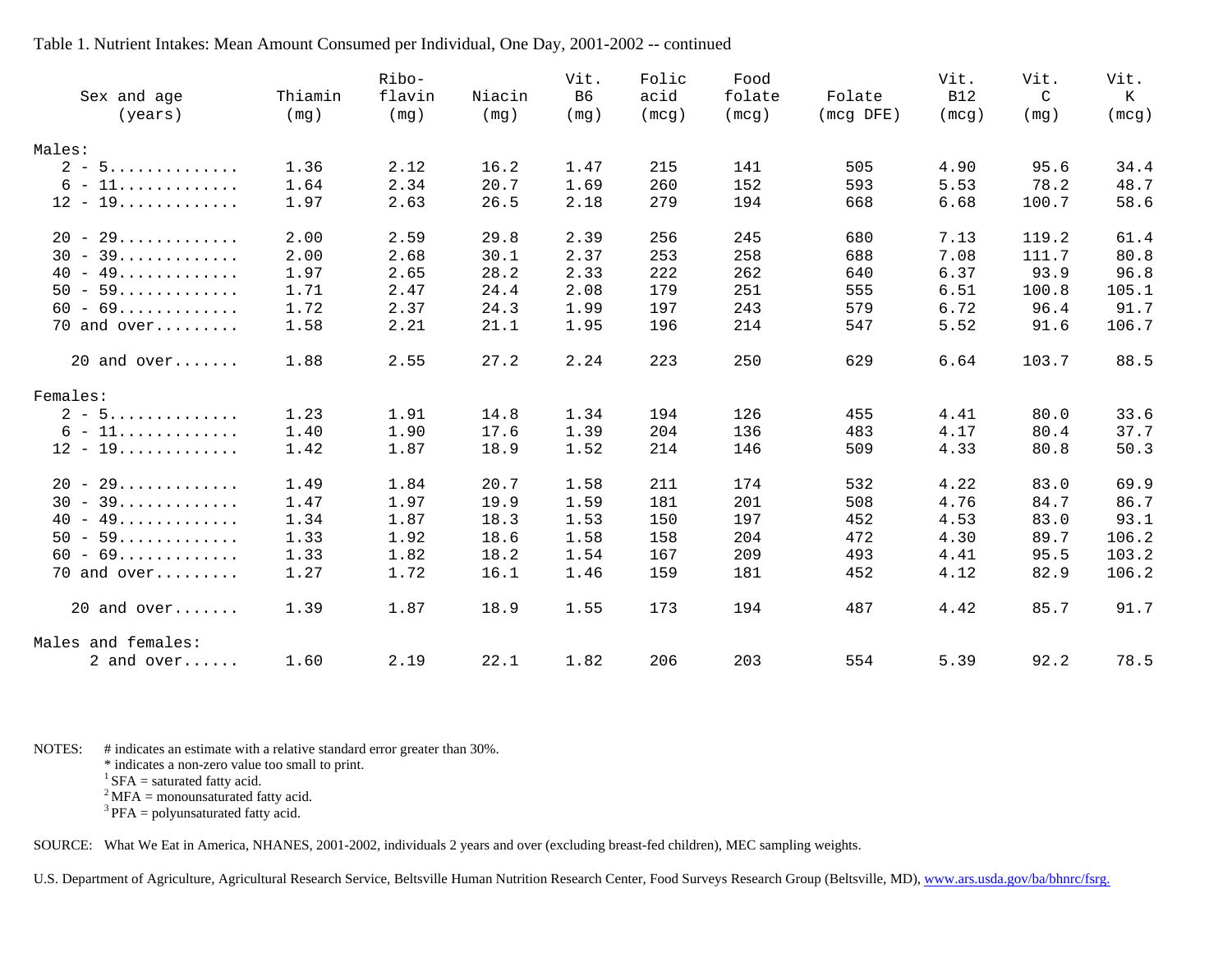| Sex and age<br>(years) | Calcium<br>(mg) | Phosphorus<br>(mg) | Magnesium<br>(mg) | Iron<br>(mg) | Zinc<br>(mg) | Copper<br>(mg) | Sodium<br>(mg) | Potassium<br>(mg) | Selenium<br>(mcg) |
|------------------------|-----------------|--------------------|-------------------|--------------|--------------|----------------|----------------|-------------------|-------------------|
| Males:                 |                 |                    |                   |              |              |                |                |                   |                   |
| $2 - 5$                | 1019            | 1162               | 209               | 12.9         | 9.7          | 0.9            | 2511           | 2198              | 75.0              |
| $6 - 11$               | 1053            | 1311               | 230               | 15.6         | 11.7         | 1.1            | 3272           | 2302              | 91.7              |
| $12 - 19 \dots $       | 1169            | 1590               | 289               | 19.0         | 15.1         | 1.4            | 3992           | 2818              | 118.2             |
| $20 - 29$              | 1088            | 1659               | 329               | 19.3         | 15.0         | 1.7            | 4144           | 3077              | 131.9             |
| $30 - 39$              | 1085            | 1717               | 339               | 19.5         | 15.7         | 1.7            | 4449           | 3277              | 139.7             |
| $40 - 49$              | 983             | 1633               | 341               | 18.1         | 15.3         | 1.6            | 4225           | 3276              | 135.5             |
| $50 - 59$              | 902             | 1453               | 311               | 16.4         | 12.9         | 1.4            | 3704           | 3163              | 112.8             |
| $60 - 69$              | 857             | 1384               | 305               | 17.3         | 13.2         | 1.5            | 3567           | 3016              | 119.2             |
| 70 and over            | 798             | 1234               | 276               | 15.3         | 12.3         | 1.2            | 3039           | 2798              | 101.1             |
| $20$ and over          | 982             | 1565               | 324               | 18.0         | 14.4         | 1.6            | 3997           | 3151              | 127.1             |
| Females:               |                 |                    |                   |              |              |                |                |                   |                   |
| $2 - 5$                | 892             | 1045               | 188               | 11.6         | 8.6          | 0.8            | 2293           | 1982              | 68.4              |
| $6 - 11$               | 857             | 1106               | 204               | 12.9         | 9.3          | 1.0            | 2843           | 2032              | 81.6              |
| $12 - 19 \dots $       | 838             | 1131               | 212               | 13.8         | 9.9          | 1.0            | 2831           | 2076              | 85.0              |
| $20 - 29$              | 800             | 1176               | 236               | 14.3         | 10.5         | 1.2            | 3129           | 2187              | 100.3             |
| $30 - 39$              | 809             | 1223               | 248               | 13.5         | 10.3         | 1.1            | 3165           | 2422              | 95.5              |
| $40 - 49$              | 728             | 1148               | 251               | 12.8         | 10.0         | 1.2            | 2889           | 2462              | 90.8              |
| $50 - 59$              | 751             | 1119               | 253               | 13.2         | 9.8          | 1.1            | 2727           | 2517              | 89.4              |
| $60 - 69$              | 655             | 1024               | 239               | 13.3         | 9.5          | 1.1            | 2656           | 2415              | 84.4              |
| 70 and over            | 654             | 933                | 213               | 12.4         | 8.2          | 0.9            | 2380           | 2217              | 74.3              |
| $20$ and over          | 746             | 1126               | 242               | 13.3         | 9.9          | 1.1            | 2886           | 2373              | 90.9              |
| Males and females:     |                 |                    |                   |              |              |                |                |                   |                   |
| 2 and $over$           | 891             | 1315               | 267               | 15.4         | 11.8         | 1.3            | 3329           | 2621              | 103.5             |

NOTES: # indicates an estimate with a relative standard error greater than 30%.

\* indicates a non-zero value too small to print.

 ${}^{1}$  SFA = saturated fatty acid.

 $2^2$  MFA = monounsaturated fatty acid.

 $3$  PFA = polyunsaturated fatty acid.

SOURCE: What We Eat in America, NHANES, 2001-2002, individuals 2 years and over (excluding breast-fed children), MEC sampling weights.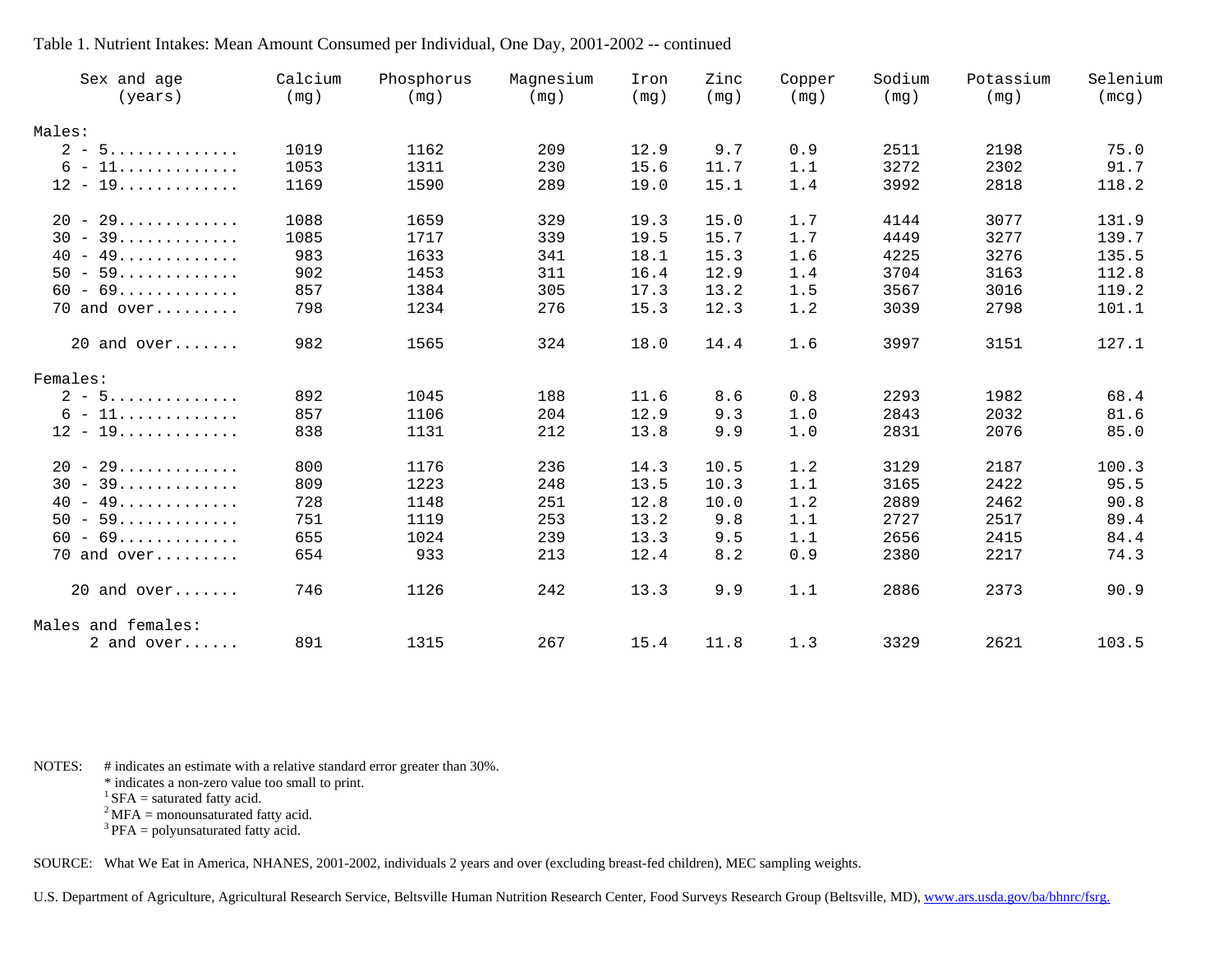| Sex and age<br>(years) | SFA <sup>1</sup><br>4:0 | <b>SFA</b><br>6:0 | SFA<br>8:0 | SFA<br>10:0 | SFA<br>12:0 | <b>SFA</b><br>14:0 | <b>SFA</b><br>16:0 | <b>SFA</b><br>18:0 |
|------------------------|-------------------------|-------------------|------------|-------------|-------------|--------------------|--------------------|--------------------|
|                        | (g)                     | (g)               | (g)        | (g)         | (g)         | (g)                | (g)                | (g)                |
| Males:                 |                         |                   |            |             |             |                    |                    |                    |
| $2 - 5$                | 0.61                    | 0.38              | 0.31       | 0.49        | 0.63        | 2.30               | 12.01              | 5.57               |
| $6 - 11$               | 0.65                    | 0.36              | 0.28       | 0.49        | 0.71        | 2.47               | 14.64              | 7.02               |
| $12 - 19 \dots $       | 0.77                    | 0.41              | 0.31       | 0.57        | 0.82        | 2.93               | 18.05              | 8.71               |
| $20 - 29$              | 0.72                    | 0.38              | 0.30       | 0.53        | 0.82        | 2.93               | 18.34              | 8.71               |
| $30 - 39$              | 0.74                    | 0.38              | 0.29       | 0.54        | 0.88        | 2.97               | 19.32              | 9.24               |
| $40 - 49$              | 0.68                    | 0.37              | 0.30       | 0.54        | 0.89        | 2.83               | 18.54              | 8.79               |
| $50 - 59$              | 0.61                    | 0.33              | 0.26       | 0.48        | 0.81        | 2.49               | 16.17              | 7.59               |
| $60 - 69$              | 0.50                    | 0.28              | 0.23       | 0.41        | 0.72        | 2.11               | 14.65              | 7.01               |
| $70$ and over          | 0.49                    | 0.29              | 0.25       | 0.42        | 0.64        | 1.92               | 12.48              | 5.90               |
| $20$ and over          | 0.65                    | 0.35              | 0.28       | 0.51        | 0.82        | 2.67               | 17.34              | 8.23               |
| Females:               |                         |                   |            |             |             |                    |                    |                    |
| $2 - 5$                | 0.55                    | 0.34              | 0.27       | 0.43        | 0.62        | 2.02               | 10.84              | 5.07               |
| $6 - 11$               | 0.57                    | 0.31              | 0.24       | 0.43        | 0.64        | 2.11               | 12.84              | 6.15               |
| $12 - 19 \dots $       | 0.60                    | 0.32              | 0.24       | 0.44        | 0.69        | 2.23               | 13.25              | 6.35               |
| $20 - 29$              | 0.53                    | 0.28              | 0.22       | 0.40        | 0.64        | 2.07               | 13.23              | 6.46               |
| $30 - 39$              | 0.54                    | 0.28              | 0.23       | 0.42        | 0.75        | 2.11               | 13.20              | 6.26               |
| $40 - 49$              | 0.48                    | 0.26              | 0.22       | 0.39        | 0.74        | 1.96               | 12.34              | 5.84               |
| $50 - 59$              | 0.45                    | 0.24              | 0.20       | 0.36        | 0.64        | 1.80               | 11.46              | 5.33               |
| $60 - 69$              | 0.38                    | 0.21              | 0.18       | 0.32        | 0.63        | 1.58               | 10.60              | 4.92               |
| $70$ and over          | 0.35                    | 0.20              | 0.16       | 0.29        | 0.49        | 1.34               | 8.85               | 4.14               |
| $20$ and over          | 0.47                    | 0.25              | 0.21       | 0.37        | 0.66        | 1.88               | 11.97              | 5.68               |
| Males and females:     |                         |                   |            |             |             |                    |                    |                    |
| 2 and over             | 0.58                    | 0.31              | 0.25       | 0.45        | 0.73        | 2.29               | 14.43              | 6.86               |

NOTES: # indicates an estimate with a relative standard error greater than 30%.

\* indicates a non-zero value too small to print.

 ${}^{1}$  SFA = saturated fatty acid.

 $2^2$  MFA = monounsaturated fatty acid.

 $3$  PFA = polyunsaturated fatty acid.

SOURCE: What We Eat in America, NHANES, 2001-2002, individuals 2 years and over (excluding breast-fed children), MEC sampling weights.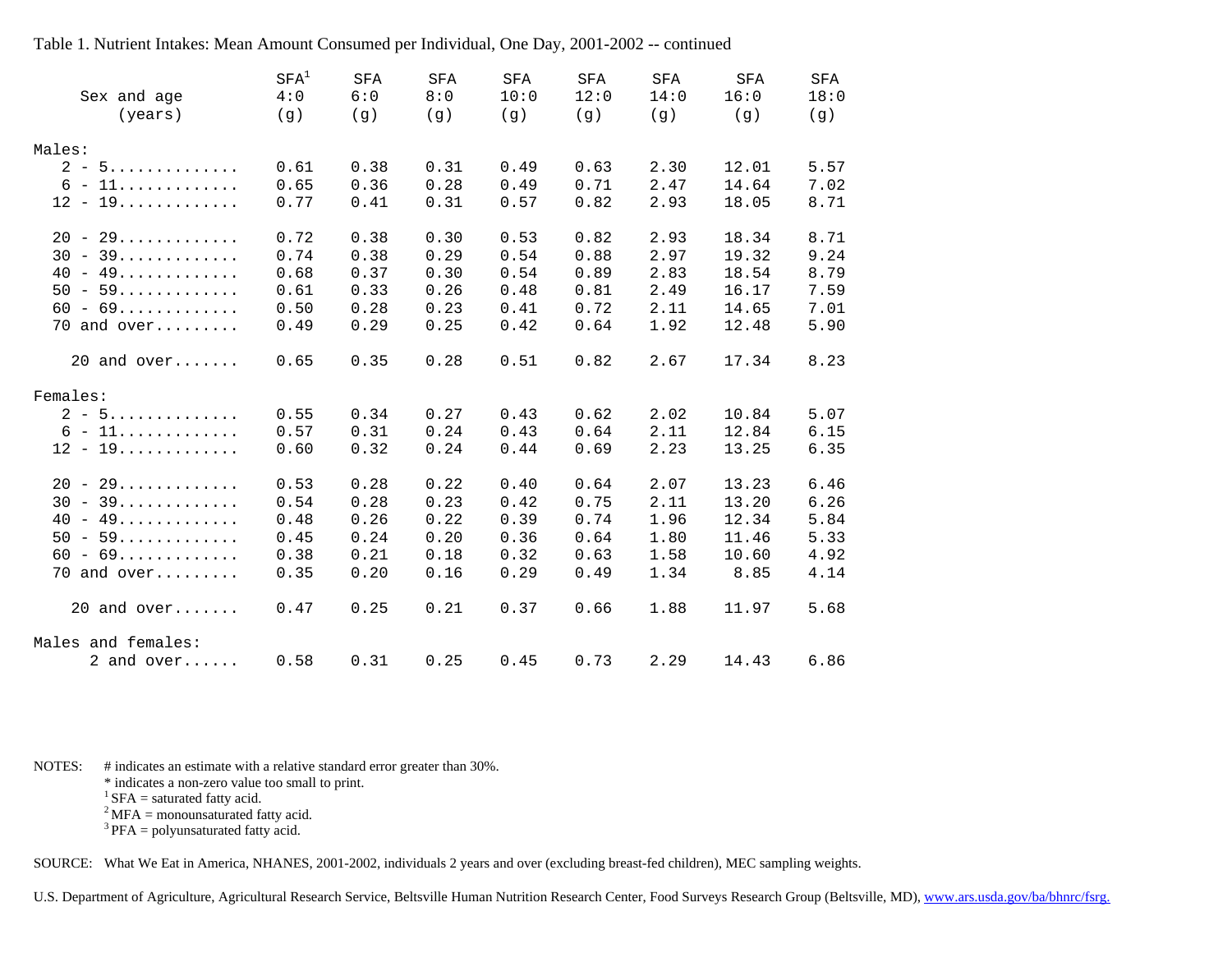| Sex and age           | $MFA^2$<br>16:1 | MFA<br>18:1 | MFA<br>20:1 | MFA<br>22:1 | $PFA^3$<br>18:2 | PFA<br>18:3 | PFA<br>18:4 | PFA<br>20:4 | PFA<br>20:5 | PFA<br>22:5 | PFA<br>22:6 |
|-----------------------|-----------------|-------------|-------------|-------------|-----------------|-------------|-------------|-------------|-------------|-------------|-------------|
| (years)               | (g)             | (g)         | (g)         | (g)         | (g)             | (g)         | (g)         | (q)         | (g)         | (q)         | (g)         |
| Males:                |                 |             |             |             |                 |             |             |             |             |             |             |
| $2 - 5$               | 0.90            | 21.60       | 0.13        | 0.03        | 9.26            | 0.97        | $\star$     | 0.06        | 0.02        | 0.01        | 0.04        |
| $6 - 11$              | 1.19            | 27.61       | 0.16        | 0.03        | 12.11           | 1.21        | $#*$        | 0.09        | 0.01        | 0.01        | 0.03        |
| $12 - 19$             | 1.57            | 34.60       | 0.23        | 0.04        | 15.65           | 1.55        | $\star$     | 0.14        | 0.02        | 0.01        | 0.04        |
| $20 - 29$             | 1.73            | 35.29       | 0.25        | 0.05        | 16.94           | 1.73        | $\star$     | 0.16        | 0.04        | 0.02        | 0.07        |
| $30 - 39$             | 1.82            | 37.46       | 0.25        | 0.04        | 18.43           | 1.89        | $\star$     | 0.18        | 0.05        | 0.02        | 0.09        |
| $40 - 49 \dots \dots$ | 1.74            | 36.51       | 0.29        | 0.07        | 18.26           | 1.82        | 0.01        | 0.17        | 0.05        | 0.02        | 0.10        |
| $50 - 59$             | 1.53            | 31.65       | 0.28        | #0.08       | 16.60           | 1.73        | 0.01        | 0.16        | 0.06        | 0.03        | 0.12        |
| $60 - 69$             | 1.32            | 29.71       | 0.23        | 0.05        | 16.29           | 1.66        | #0.01       | 0.14        | 0.06        | 0.02        | 0.11        |
| $70$ and over         | 1.08            | 24.32       | 0.18        | 0.04        | 13.16           | 1.34        | #0.01       | 0.12        | 0.04        | 0.02        | 0.06        |
| $20$ and over         | 1.62            | 33.90       | 0.26        | 0.06        | 17.11           | 1.74        | 0.01        | 0.16        | 0.05        | 0.02        | 0.09        |
| Females:              |                 |             |             |             |                 |             |             |             |             |             |             |
| $2 - 5$               | 0.81            | 19.79       | 0.12        | 0.02        | 8.75            | 0.87        | $#*$        | 0.07        | #0.02       | 0.01        | 0.03        |
| $6 - 11$              | 1.02            | 24.86       | 0.16        | 0.02        | 11.42           | 1.05        | $#*$        | 0.08        | 0.02        | 0.01        | 0.03        |
| $12 - 19 \dots $      | 1.09            | 25.73       | 0.15        | 0.02        | 12.19           | 1.21        | $\star$     | 0.09        | 0.02        | 0.01        | 0.03        |
| $20 - 29$             | 1.18            | 26.21       | 0.17        | 0.02        | 12.85           | 1.24        | $\star$     | 0.12        | 0.03        | 0.01        | 0.06        |
| $30 - 39 \dots \dots$ | 1.16            | 25.89       | 0.19        | 0.04        | 13.50           | 1.38        | #0.01       | 0.11        | 0.04        | 0.02        | 0.08        |
| $40 - 49$             | 1.10            | 24.56       | #0.26       | #0.15       | 13.38           | 1.34        | $\star$     | 0.11        | #0.06       | 0.02        | 0.08        |
| $50 - 59$             | 1.01            | 22.45       | 0.18        | 0.03        | 12.85           | 1.35        | $#*$        | 0.10        | 0.03        | 0.02        | 0.07        |
| $60 - 69 \dots \dots$ | 0.91            | 21.08       | 0.16        | #0.03       | 12.29           | 1.25        | #0.01       | 0.10        | #0.03       | 0.01        | 0.06        |
| $70$ and over         | 0.75            | 17.71       | 0.15        | 0.04        | 10.88           | 1.17        | #0.01       | 0.08        | 0.05        | 0.01        | 0.07        |
| $20$ and over         | 1.05            | 23.67       | 0.19        | #0.06       | 12.81           | 1.30        | $\star$     | 0.11        | 0.04        | 0.02        | 0.07        |
| Males and females:    |                 |             |             |             |                 |             |             |             |             |             |             |
| 2 and $over$          | 1.28            | 28.12       | 0.21        | 0.05        | 14.15           | 1.43        | $\star$     | 0.12        | 0.04        | 0.02        | 0.07        |

NOTES: # indicates an estimate with a relative standard error greater than 30%.

\* indicates a non-zero value too small to print.

 ${}^{1}$  SFA = saturated fatty acid.

 $2^2$  MFA = monounsaturated fatty acid.

 $3$  PFA = polyunsaturated fatty acid.

SOURCE: What We Eat in America, NHANES, 2001-2002, individuals 2 years and over (excluding breast-fed children), MEC sampling weights.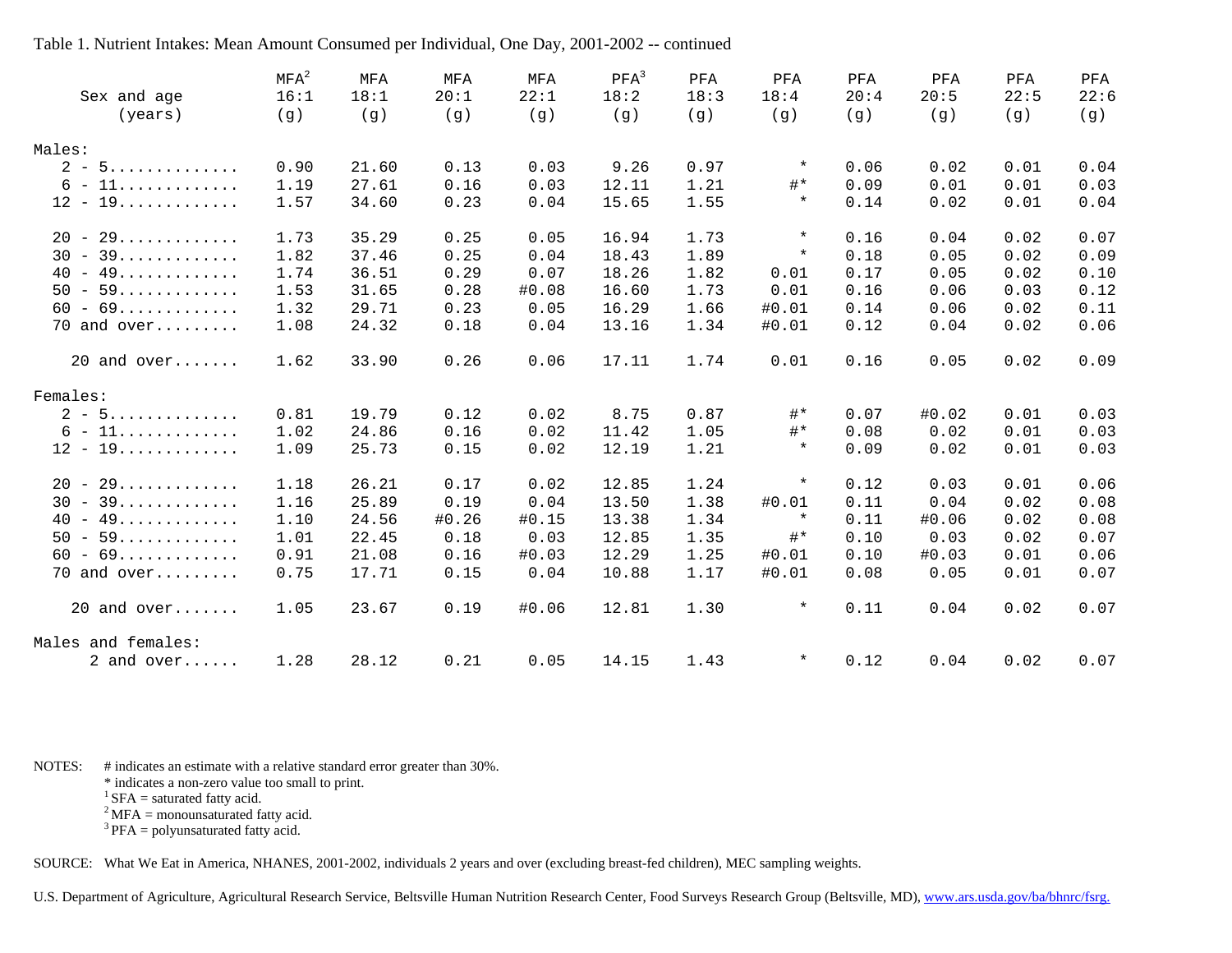|                         |          | Theo-   |              |
|-------------------------|----------|---------|--------------|
| Sex and age             | Caffeine | bromine | Alcohol      |
| (years)                 | (mg)     | (mg)    | (q)          |
|                         |          |         |              |
| Males:                  |          |         |              |
| $2 - 5$                 | 15.2     | 59.5    | $#*$         |
| $6 - 11$                | 26.1     | 68.0    | $#*$         |
| $12 - 19 \dots $        | 74.3     | 71.3    | 4.4          |
| $20 - 29$               | 151.9    | 44.5    | 23.3         |
| $30 - 39 \ldots \ldots$ | 215.0    | 51.1    | 15.2         |
| $40 - 49$               | 240.1    | 48.6    | 23.2         |
| $50 - 59$               | 243.0    | 49.0    | 15.8         |
| $60 - 69$               | 203.8    | 40.9    | 11.3         |
| $70$ and over           | 160.1    | 31.5    | 7.9          |
| $20$ and over           | 207.7    | 46.1    | 17.8         |
| Females:                |          |         |              |
| $2 - 5$                 | 12.3     | 50.5    | <b>⊥</b> # * |
| $6 - 11$                | 23.0     | 66.9    | $#*$         |
| $12 - 19 \dots $        | 49.1     | 50.6    | 1.0          |
| $20 - 29$               | 91.4     | 52.6    | #6.4         |
| $30 - 39 \dots $        | 168.9    | 45.8    | 6.6          |
| $40 - 49$               | 190.0    | 43.3    | 7.5          |
| $50 - 59 \dots $        | 190.6    | 42.8    | 5.2          |
| $60 - 69$               | 153.0    | 24.9    | #4.3         |
| 70 and over             | 118.5    | 29.2    | 2.5          |
| $20$ and over           | 153.4    | 42.0    | 5.8          |
| Males and females:      |          |         |              |
| 2 and $over$            | 142.1    | 48.8    | 8.8          |

NOTES: # indicates an estimate with a relative standard error greater than 30%.

\* indicates a non-zero value too small to print.

<sup>1</sup>  $\overline{SFA}$  = saturated fatty acid.

 $2^2$  MFA = monounsaturated fatty acid.

 $3$  PFA = polyunsaturated fatty acid.

SOURCE: What We Eat in America, NHANES, 2001-2002, individuals 2 years and over (excluding breast-fed children), MEC sampling weights.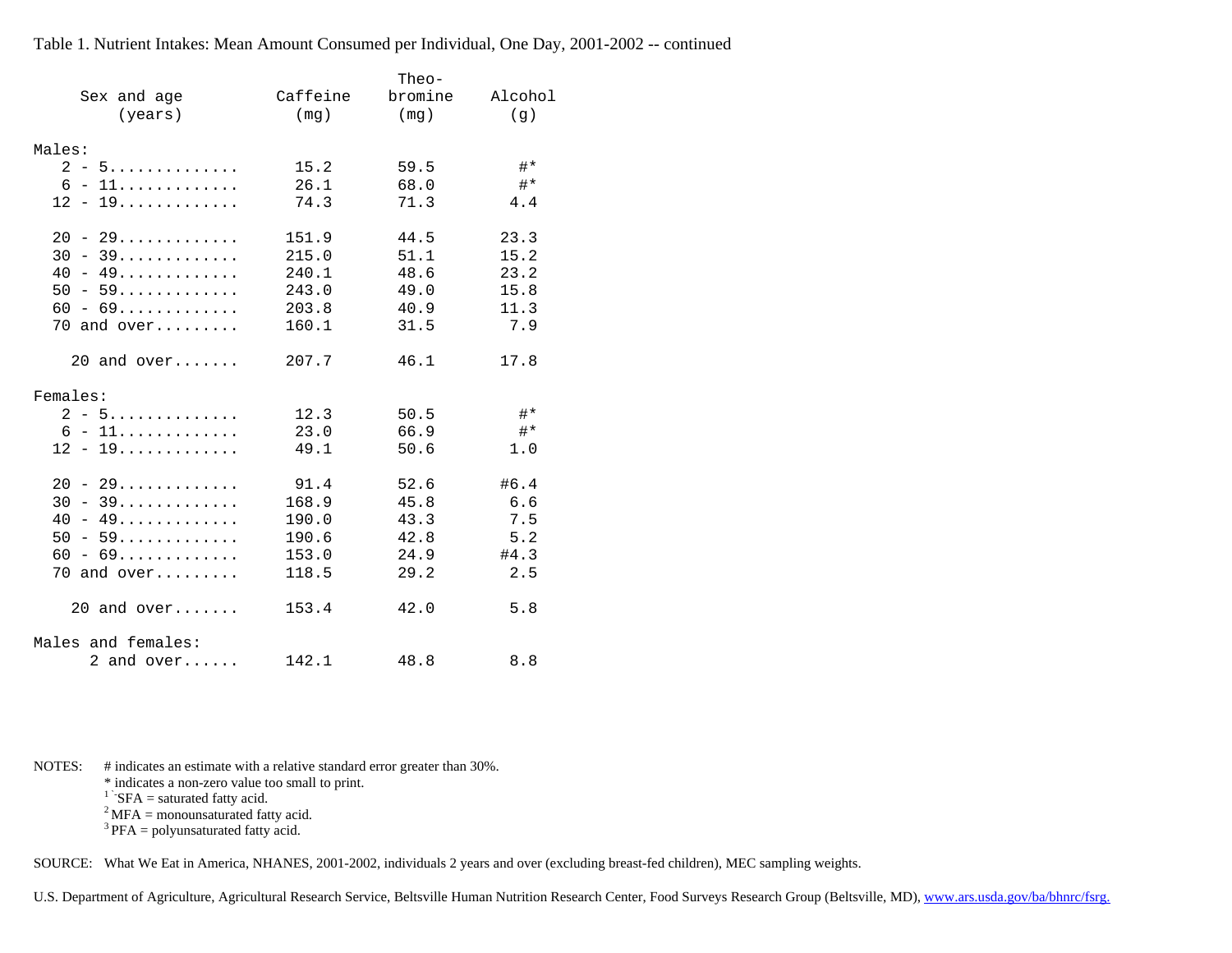|                    |      |        |         |         |        |         |       |           | Monoun-   | Polyun-   |        |
|--------------------|------|--------|---------|---------|--------|---------|-------|-----------|-----------|-----------|--------|
|                    |      | Food   |         | Carbo-  | Total  | Dietary | Total | Saturated | saturated | saturated | Chole- |
| Sex and age        |      | energy | Protein | hydrate | sugars | fiber   | fat   | fat       | fat       | fat       | sterol |
| (years)            | N    | (kcal) | (g)     | (g)     | (g)    | (g)     | (g)   | (g)       | (g)       | (q)       | (mq)   |
| Males:             |      |        |         |         |        |         |       |           |           |           |        |
| $2 - 5$            | 423  | 35.6   | 1.02    | 5.4     | 3.3    | 0.34    | 1.54  | 0.69      | 0.60      | 0.35      | 5.9    |
| $6 - 11$           | 568  | 54.1   | 1.77    | 8.0     | 4.8    | 0.36    | 2.37  | 0.77      | 0.94      | 0.62      | 9.8    |
| $12 - 19 \dots $   | 1139 | 36.0   | 2.17    | 4.6     | 4.9    | 0.57    | 2.48  | 0.98      | 0.92      | 0.51      | 12.7   |
| $20 - 29$          | 383  | 83.8   | 3.99    | 10.5    | 7.7    | 0.71    | 4.49  | 1.58      | 1.72      | 0.90      | 18.8   |
| $30 - 39$          | 354  | 52.8   | 2.76    | 9.2     | 7.2    | 0.50    | 2.91  | 1.12      | 1.18      | 0.62      | 13.6   |
| $40 - 49$          | 429  | 54.3   | 2.45    | 7.9     | 5.4    | 0.70    | 2.77  | 1.18      | 1.15      | 0.56      | 13.8   |
| $50 - 59$          | 339  | 60.5   | 2.18    | 9.2     | 8.4    | 1.04    | 3.49  | 1.23      | 1.32      | 0.83      | 30.4   |
| $60 - 69$          | 316  | 98.5   | 3.55    | 12.2    | 7.4    | 0.83    | 5.10  | 1.47      | 1.96      | 1.21      | 21.7   |
| 70 and over        | 429  | 30.3   | 1.35    | 4.6     | 3.5    | 0.53    | 2.13  | 0.73      | 0.84      | 0.58      | 11.5   |
| $20$ and over      | 2250 | 35.2   | 1.33    | 5.4     | 3.7    | 0.44    | 1.42  | 0.55      | 0.56      | 0.33      | 8.0    |
| Females:           |      |        |         |         |        |         |       |           |           |           |        |
| $2 - 5$            | 433  | 27.2   | 1.22    | 5.1     | 3.6    | 0.36    | 1.00  | 0.31      | 0.44      | 0.29      | 6.7    |
| $6 - 11$           | 568  | 42.7   | 0.98    | 5.9     | 4.5    | 0.35    | 2.11  | 0.69      | 0.83      | 0.63      | 10.5   |
| $12 - 19 \dots $   | 1158 | 30.7   | 1.29    | 5.5     | 4.3    | 0.29    | 1.23  | 0.44      | 0.50      | 0.35      | 7.9    |
| $20 - 29$          | 533  | 51.9   | 1.74    | 5.3     | 2.9    | 0.39    | 2.34  | 0.84      | 1.06      | 0.37      | 8.9    |
| $30 - 39$          | 462  | 48.7   | 2.24    | 6.0     | 4.6    | 0.43    | 2.49  | 0.97      | 1.00      | 0.62      | 13.3   |
| $40 - 49$          | 417  | 38.6   | 2.02    | 5.6     | 5.0    | 0.43    | 2.29  | 0.74      | 0.90      | 0.66      | 11.3   |
| $50 - 59$          | 303  | 32.5   | 1.91    | 4.5     | 2.8    | 0.62    | 1.74  | 0.66      | 0.63      | 0.50      | 9.3    |
| $60 - 69$          | 345  | 45.2   | 1.63    | 7.1     | 4.3    | 0.71    | 1.92  | 0.74      | 0.75      | 0.48      | 15.6   |
| 70 and over        | 434  | 29.2   | 1.33    | 4.9     | 2.8    | 0.63    | 0.96  | 0.41      | 0.39      | 0.32      | 5.4    |
| $20$ and over      | 2494 | 18.0   | 1.08    | 2.4     | 1.6    | 0.22    | 0.75  | 0.27      | 0.31      | 0.25      | 3.7    |
| Males and females: |      |        |         |         |        |         |       |           |           |           |        |
| 2 and $over$       | 9033 | 16.1   | 0.76    | 2.1     | 1.4    | 0.28    | 0.54  | 0.25      | 0.22      | 0.13      | 2.7    |

NOTES: \* indicates a non-zero value too small to print.

 $1$  SFA = saturated fatty acid.

 $2^2$  MFA = monounsaturated fatty acid.

 $3$  PFA = polyunsaturated fatty acid.

SOURCE: What We Eat in America, NHANES, 2001-2002, individuals 2 years and over (excluding breast-fed children), MEC sampling weights.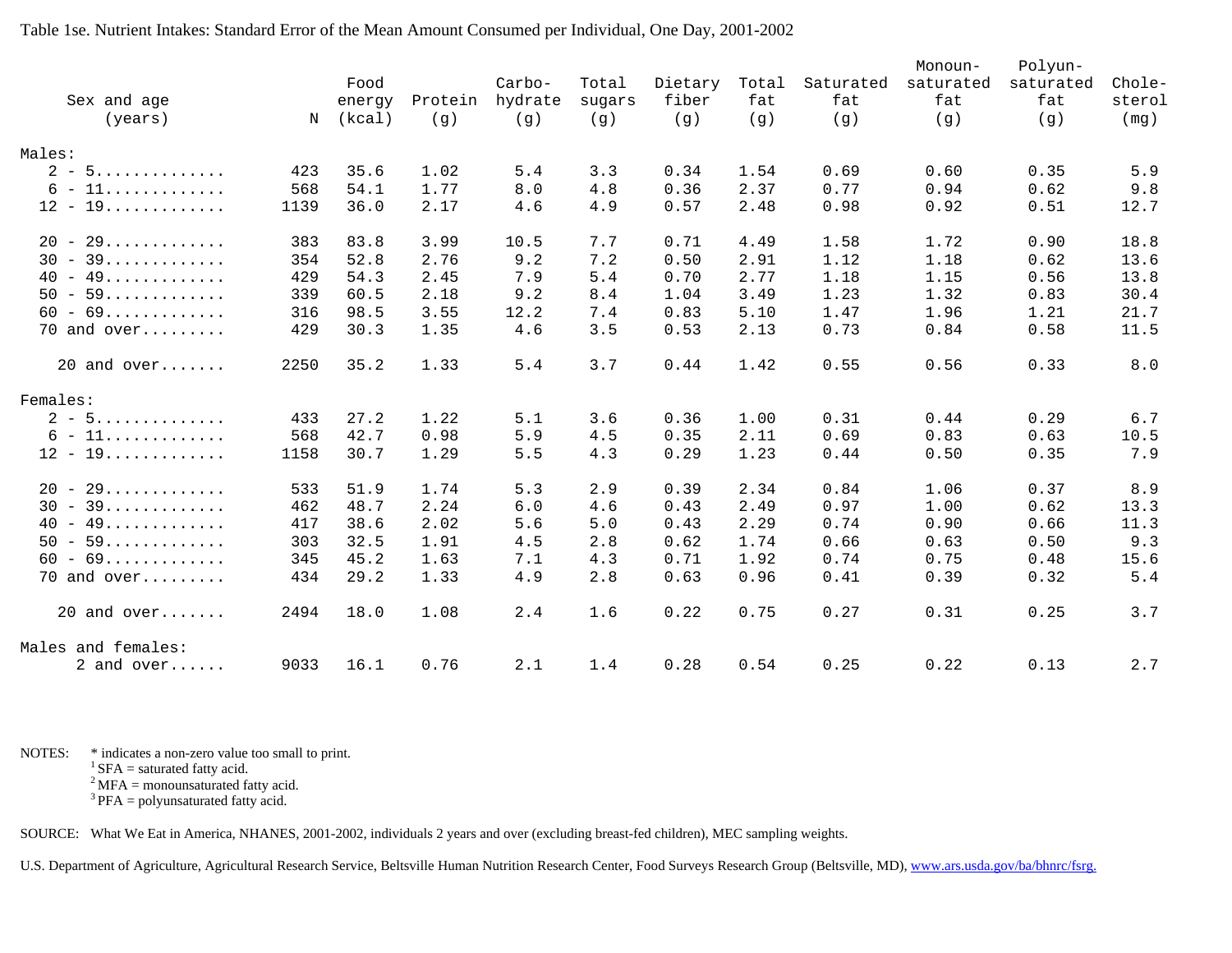| Sex and age<br>(years) | Vitamin E<br>$(alpha-toc)$<br>(mg) | Retinol<br>(mcg) | Vitamin A<br>(mcg RAE) | Alpha-<br>carotene<br>(mcg) | Beta-<br>carotene<br>(mcg) | Beta-crypto-<br>xanthin<br>(mcg) | Lycopene<br>(mcg) | Lutein +<br>zeaxanthin<br>(mcg) |
|------------------------|------------------------------------|------------------|------------------------|-----------------------------|----------------------------|----------------------------------|-------------------|---------------------------------|
| Males:                 |                                    |                  |                        |                             |                            |                                  |                   |                                 |
| $2 - 5$                | 0.15                               | 19.4             | 21.4                   | 39.4                        | 109.2                      | 14.0                             | 471.4             | 51.9                            |
| $6 - 11$               | 0.21                               | 19.4             | 26.7                   | 37.9                        | 138.9                      | 9.6                              | 674.8             | 68.5                            |
| $12 - 19 \dots $       | 0.26                               | 24.1             | 30.0                   | 37.1                        | 142.3                      | 15.3                             | 661.4             | 137.5                           |
| $20 - 29$              | 0.39                               | 63.5             | 68.9                   | 34.5                        | 152.3                      | 31.7                             | 2077.9            | 122.3                           |
| $30 - 39$              | 0.25                               | 53.8             | 59.0                   | 93.6                        | 230.0                      | 37.4                             | 962.7             | 67.0                            |
| $40 - 49$              | 0.33                               | 25.5             | 34.3                   | 72.6                        | 266.4                      | 9.2                              | 769.4             | 157.6                           |
| $50 - 59$              | 0.32                               | 33.4             | 46.2                   | 116.9                       | 288.3                      | 12.4                             | 700.1             | 270.9                           |
| $60 - 69$              | 0.66                               | 23.2             | 21.7                   | 48.2                        | 147.1                      | 24.6                             | 570.8             | 125.2                           |
| 70 and over            | 0.29                               | 21.2             | 26.6                   | 22.4                        | 211.4                      | 11.9                             | 525.9             | 211.2                           |
| $20$ and over          | 0.18                               | 22.2             | 28.2                   | 32.2                        | 115.6                      | 11.1                             | 510.1             | 90.5                            |
| Females:               |                                    |                  |                        |                             |                            |                                  |                   |                                 |
| $2 - 5$                | 0.18                               | 24.5             | 20.9                   | 66.7                        | 175.3                      | 11.7                             | 500.5             | 68.3                            |
| $6 - 11$               | 0.26                               | 17.8             | 25.6                   | 43.6                        | 247.4                      | 16.9                             | 451.3             | 51.7                            |
| $12 - 19 \dots $       | 0.15                               | 18.3             | 18.2                   | 64.1                        | 121.1                      | 8.1                              | 325.0             | 51.4                            |
| $20 - 29$              | 0.13                               | 16.6             | 21.9                   | 22.1                        | 157.0                      | 15.2                             | 511.3             | 253.4                           |
| $30 - 39$              | 0.29                               | 42.0             | 48.9                   | 86.5                        | 226.7                      | 21.4                             | 496.4             | 152.4                           |
| $40 - 49$              | 0.30                               | 26.1             | 42.1                   | 75.1                        | 314.9                      | 18.7                             | 722.7             | 170.3                           |
| $50 - 59$              | 0.42                               | 20.5             | 38.7                   | 60.6                        | 268.4                      | 14.8                             | 925.9             | 168.3                           |
| $60 - 69$              | 0.27                               | 26.1             | 32.5                   | 49.7                        | 197.2                      | 14.4                             | 846.9             | 128.6                           |
| $70$ and over          | 0.32                               | 21.0             | 30.5                   | 51.4                        | 233.5                      | 11.1                             | 375.3             | 314.8                           |
| $20$ and over          | 0.16                               | 13.8             | 16.2                   | 19.9                        | 96.7                       | 8.0                              | 246.1             | 116.1                           |
| Males and females:     |                                    |                  |                        |                             |                            |                                  |                   |                                 |
| 2 and over             | 0.12                               | 11.3             | 16.4                   | 21.6                        | 84.4                       | 6.2                              | 230.9             | 73.1                            |

NOTES: \* indicates a non-zero value too small to print.

 ${}^{1}$  SFA = saturated fatty acid.

 $2^2$  MFA = monounsaturated fatty acid.

 $3$  PFA = polyunsaturated fatty acid.

SOURCE: What We Eat in America, NHANES, 2001-2002, individuals 2 years and over (excluding breast-fed children), MEC sampling weights.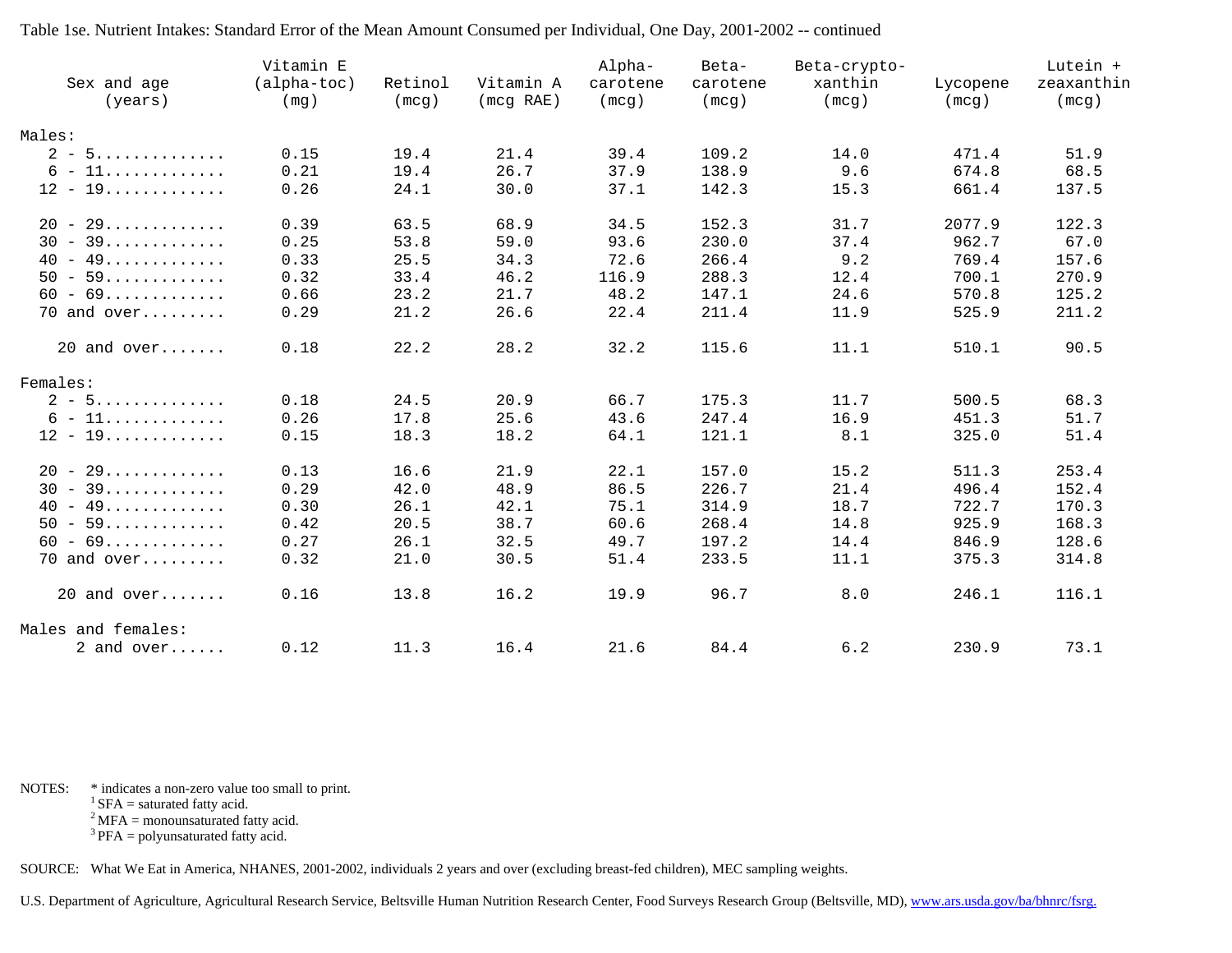| Sex and age<br>(years) | Thiamin<br>(mq) | Ribo-<br>flavin<br>(mg) | Niacin<br>(mq) | Vit.<br>B <sub>6</sub><br>(mq) | Folic<br>acid<br>(mcg) | Food<br>folate<br>(mcg) | Folate<br>$(mcq$ DFE) | Vit.<br><b>B12</b><br>(mcq) | Vit.<br>$\mathcal{C}$<br>(mq) | Vit.<br>Κ<br>(mcg) |
|------------------------|-----------------|-------------------------|----------------|--------------------------------|------------------------|-------------------------|-----------------------|-----------------------------|-------------------------------|--------------------|
|                        |                 |                         |                |                                |                        |                         |                       |                             |                               |                    |
| Males:                 |                 |                         |                |                                |                        |                         |                       |                             |                               |                    |
| $2 - 5$                | 0.034           | 0.059                   | 0.44           | 0.037                          | 13.5                   | 4.1                     | 25.0                  | 0.128                       | 5.57                          | 2.14               |
| $6 - 11$               | 0.058           | 0.069                   | 0.68           | 0.056                          | 17.4                   | 4.7                     | 32.7                  | 0.185                       | 3.86                          | 3.66               |
| $12 - 19 \dots $       | 0.047           | 0.073                   | 0.56           | 0.072                          | 8.1                    | 7.1                     | 18.6                  | 0.225                       | 4.78                          | 6.26               |
| $20 - 29$              | 0.099           | 0.134                   | 1.24           | 0.120                          | 13.0                   | 13.6                    | 27.3                  | 0.655                       | 13.57                         | 4.24               |
| $30 - 39$              | 0.081           | 0.080                   | 1.19           | 0.086                          | 17.1                   | 9.7                     | 34.7                  | 0.324                       | 11.04                         | 3.78               |
| $40 - 49$              | 0.059           | 0.078                   | 0.73           | 0.091                          | 12.9                   | 6.6                     | 23.6                  | 0.243                       | 7.06                          | 7.94               |
| $50 - 59$              | 0.056           | 0.088                   | 0.59           | 0.076                          | 12.7                   | 9.3                     | 26.1                  | 0.314                       | 6.74                          | 12.48              |
| $60 - 69$              | 0.090           | 0.111                   | 0.84           | 0.060                          | 14.7                   | 10.1                    | 28.6                  | 0.548                       | 6.95                          | 7.69               |
| 70 and over            | 0.046           | 0.039                   | 0.60           | 0.077                          | 11.5                   | 7.7                     | 21.2                  | 0.311                       | 4.71                          | 11.28              |
| $20$ and over          | 0.046           | 0.061                   | 0.53           | 0.056                          | 7.9                    | 5.2                     | 17.3                  | 0.232                       | 4.98                          | 4.41               |
| Females:               |                 |                         |                |                                |                        |                         |                       |                             |                               |                    |
| $2 - 5$                | 0.024           | 0.045                   | 0.45           | 0.048                          | 8.6                    | 4.8                     | 16.5                  | 0.176                       | 4.37                          | 3.16               |
| $6 - 11$               | 0.023           | 0.041                   | 0.34           | 0.038                          | 6.5                    | 5.4                     | 13.7                  | 0.108                       | 5.96                          | 2.65               |
| $12 - 19$              | 0.023           | 0.053                   | 0.46           | 0.044                          | 10.2                   | 4.3                     | 20.4                  | 0.154                       | 4.16                          | 1.94               |
| $20 - 29$              | 0.038           | 0.048                   | 0.78           | 0.066                          | 7.0                    | 5.7                     | 15.0                  | 0.178                       | 4.28                          | 9.81               |
| $30 - 39$              | 0.058           | 0.076                   | 0.67           | 0.056                          | 10.9                   | 7.5                     | 23.3                  | 0.401                       | 5.88                          | 7.52               |
| $40 - 49$              | 0.033           | 0.056                   | 0.57           | 0.045                          | 4.6                    | 6.2                     | 11.5                  | 0.474                       | 6.67                          | 9.67               |
| $50 - 59$              | 0.051           | 0.060                   | 0.70           | 0.060                          | 12.3                   | 8.7                     | 25.0                  | 0.323                       | 6.11                          | 10.82              |
| $60 - 69$              | 0.044           | 0.049                   | 0.54           | 0.056                          | 10.6                   | 10.6                    | 22.7                  | 0.371                       | 6.30                          | 7.25               |
| $70$ and over          | 0.036           | 0.053                   | 0.69           | 0.062                          | 9.1                    | 6.4                     | 20.4                  | 0.274                       | 4.26                          | 13.55              |
| $20$ and over          | 0.028           | 0.039                   | 0.40           | 0.036                          | 4.2                    | 4.4                     | 10.6                  | 0.180                       | 2.63                          | 5.38               |
| Males and females:     |                 |                         |                |                                |                        |                         |                       |                             |                               |                    |
| 2 and $over$           | 0.028           | 0.038                   | 0.35           | 0.037                          | 4.6                    | 4.0                     | 10.9                  | 0.126                       | 2.76                          | 3.41               |

NOTES: \* indicates a non-zero value too small to print.

 ${}^{1}$  SFA = saturated fatty acid.

 $2^2$  MFA = monounsaturated fatty acid.

 $3$  PFA = polyunsaturated fatty acid.

SOURCE: What We Eat in America, NHANES, 2001-2002, individuals 2 years and over (excluding breast-fed children), MEC sampling weights.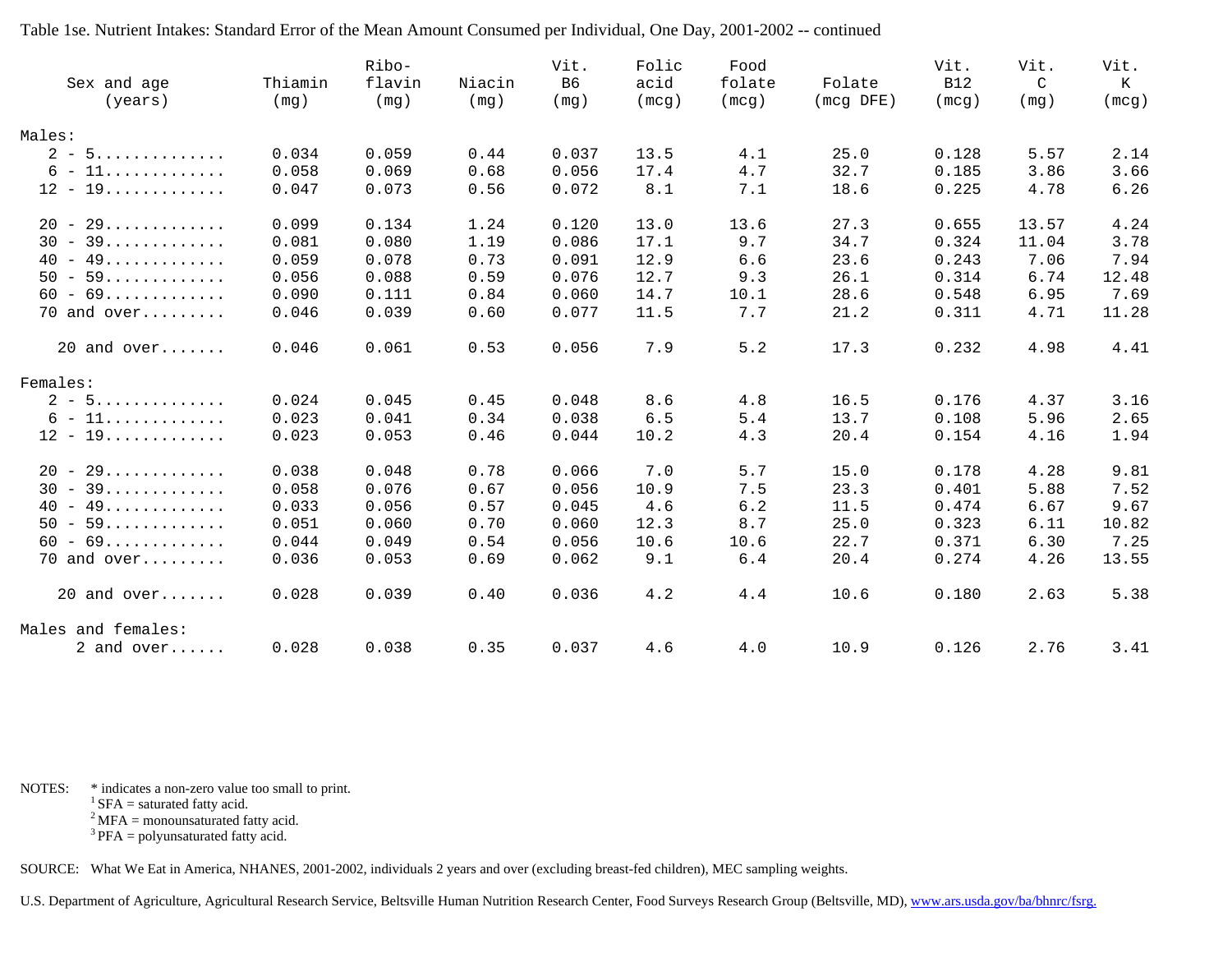| Sex and age<br>(years) | Calcium<br>(mg) | Phosphorus<br>(mg) | Magnesium<br>(mg) | Iron<br>(mq) | Zinc<br>(mg) | Copper<br>(mg) | Sodium<br>(mg) | Potassium<br>(mg) | Selenium<br>(mcg) |
|------------------------|-----------------|--------------------|-------------------|--------------|--------------|----------------|----------------|-------------------|-------------------|
| Males:                 |                 |                    |                   |              |              |                |                |                   |                   |
| $2 - 5$                | 40.6            | 28.4               | 4.1               | 0.46         | 0.24         | 0.02           | 74.7           | 46.5              | 1.45              |
| $6 - 11$               | 31.7            | 36.6               | 5.9               | 0.41         | 0.31         | 0.03           | 127.2          | 71.7              | 3.29              |
| $12 - 19$              | 39.8            | 36.1               | 7.1               | 0.41         | 0.45         | 0.03           | 91.9           | 80.9              | 2.57              |
| $20 - 29$              | 60.8            | 65.4               | 13.8              | 0.73         | 0.67         | 0.11           | 129.3          | 156.7             | 5.07              |
| $30 - 39$              | 39.7            | 39.9               | 8.7               | 0.75         | 0.47         | 0.08           | 95.0           | 69.2              | 3.16              |
| $40 - 49$              | 36.1            | 41.4               | 6.4               | 0.64         | 0.49         | 0.04           | 141.5          | 74.6              | 4.56              |
| $50 - 59$              | 45.6            | 44.8               | 12.6              | 0.69         | 0.44         | 0.06           | 93.0           | 110.9             | 3.73              |
| $60 - 69$              | 48.8            | 54.6               | 12.9              | 0.86         | 0.69         | 0.05           | 167.1          | 113.1             | 5.01              |
| 70 and over            | 23.0            | 23.3               | 6.3               | 0.36         | 0.63         | 0.03           | 102.4          | 58.1              | 3.12              |
| $20$ and over          | 24.4            | 24.7               | 6.3               | 0.44         | 0.24         | 0.04           | 52.1           | 58.9              | 2.70              |
| Females:               |                 |                    |                   |              |              |                |                |                   |                   |
| $2 - 5$                | 33.5            | 21.6               | 4.7               | 0.34         | 0.25         | 0.03           | 35.4           | 57.8              | 1.78              |
| $6 - 11$               | 26.5            | 23.1               | 4.7               | 0.22         | 0.21         | 0.02           | 54.2           | 57.7              | 2.27              |
| $12 - 19 \dots $       | 27.4            | 24.8               | 5.6               | 0.32         | 0.27         | 0.02           | 46.6           | 46.3              | 1.95              |
| $20 - 29$              | 27.9            | 24.0               | 5.2               | 0.32         | 0.26         | 0.03           | 83.7           | 49.3              | 3.71              |
| $30 - 39$              | 38.2            | 39.9               | 8.1               | 0.45         | 0.44         | 0.04           | 92.1           | 66.5              | 3.55              |
| $40 - 49$              | 34.2            | 33.6               | 5.7               | 0.28         | 0.25         | 0.04           | 91.6           | 61.3              | 3.64              |
| $50 - 59$              | 26.2            | 27.3               | 8.4               | 0.45         | 0.26         | 0.05           | 75.5           | 73.4              | 2.98              |
| $60 - 69$              | 13.0            | 21.4               | 8.3               | 0.51         | 0.37         | 0.05           | 87.9           | 63.2              | 2.54              |
| $70$ and over          | 27.5            | 23.5               | 7.4               | 0.39         | 0.31         | 0.03           | 57.0           | 67.0              | 2.56              |
| $20$ and over          | 19.0            | 18.2               | 4.0               | 0.20         | 0.16         | 0.02           | 41.3           | 41.2              | 1.73              |
| Males and females:     |                 |                    |                   |              |              |                |                |                   |                   |
| 2 and $over$           | 15.3            | 15.2               | 4.2               | 0.24         | 0.14         | 0.02           | 28.5           | 40.7              | 1.39              |

NOTES: \* indicates a non-zero value too small to print.

 ${}^{1}$  SFA = saturated fatty acid.

 $2^2$  MFA = monounsaturated fatty acid.

 $3$  PFA = polyunsaturated fatty acid.

SOURCE: What We Eat in America, NHANES, 2001-2002, individuals 2 years and over (excluding breast-fed children), MEC sampling weights.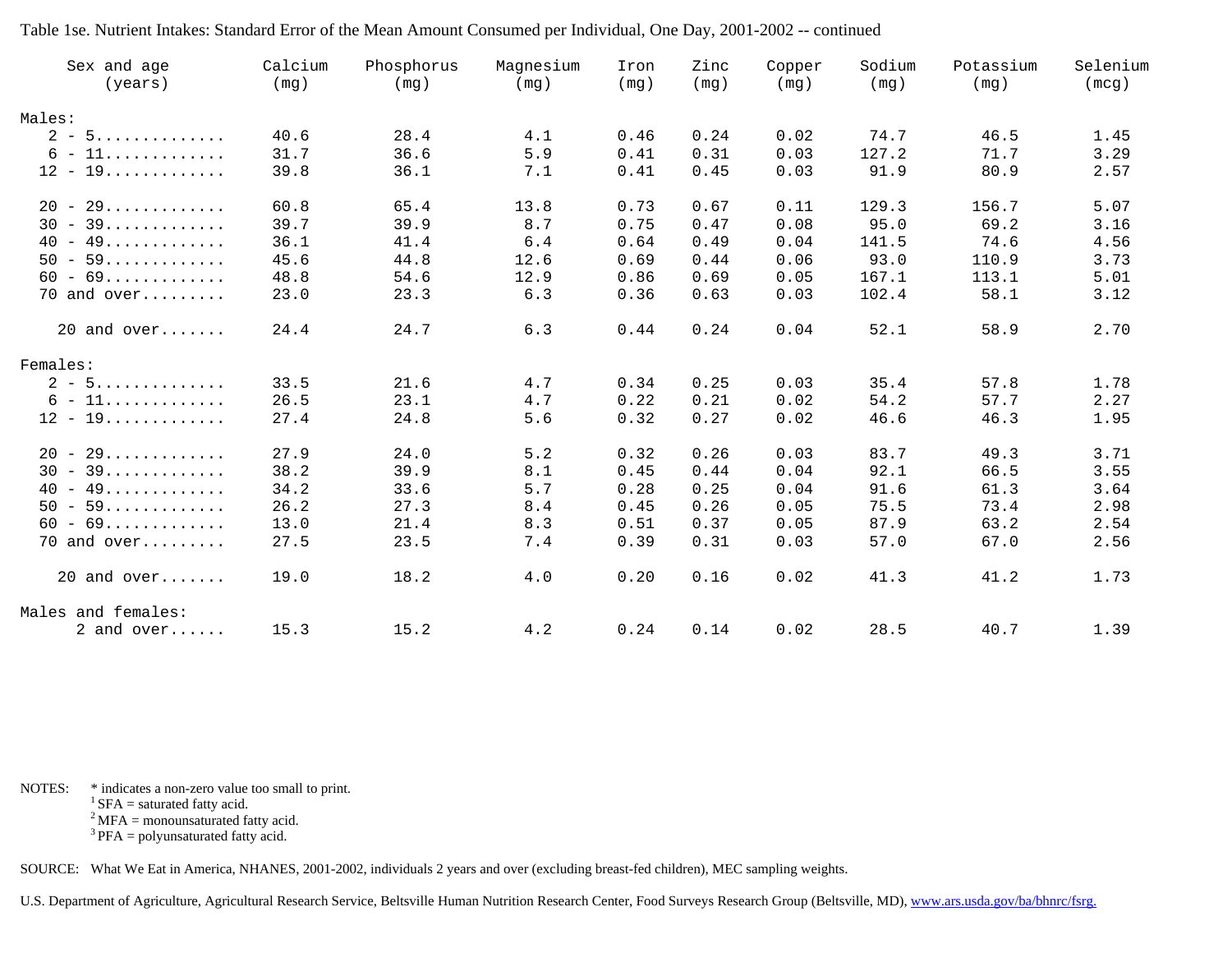|                    | SFA <sup>1</sup> | <b>SFA</b> | <b>SFA</b> | <b>SFA</b> | <b>SFA</b> | <b>SFA</b> | SFA   | <b>SFA</b> |
|--------------------|------------------|------------|------------|------------|------------|------------|-------|------------|
| Sex and age        | 4:0              | 6:0        | 8:0        | 10:0       | 12:0       | 14:0       | 16:0  | 18:0       |
| (years)            | (g)              | (q)        | (q)        | (q)        | (q)        | (g)        | (g)   | (၂၂)       |
|                    |                  |            |            |            |            |            |       |            |
| Males:             |                  |            |            |            |            |            |       |            |
| $2 - 5$            | 0.029            | 0.020      | 0.015      | 0.021      | 0.032      | 0.096      | 0.341 | 0.173      |
| $6 - 11$           | 0.027            | 0.018      | 0.017      | 0.023      | 0.054      | 0.078      | 0.413 | 0.193      |
| $12 - 19$          | 0.033            | 0.020      | 0.019      | 0.029      | 0.057      | 0.112      | 0.494 | 0.252      |
|                    |                  |            |            |            |            |            |       |            |
| $20 - 29$          | 0.053            | 0.027      | 0.019      | 0.037      | 0.055      | 0.174      | 0.818 | 0.416      |
| $30 - 39$          | 0.046            | 0.029      | 0.019      | 0.031      | 0.067      | 0.140      | 0.570 | 0.255      |
| $40 - 49$          | 0.040            | 0.023      | 0.019      | 0.030      | 0.058      | 0.133      | 0.619 | 0.331      |
| $50 - 59$          | 0.050            | 0.025      | 0.018      | 0.033      | 0.070      | 0.150      | 0.661 | 0.270      |
| $60 - 69$          | 0.041            | 0.024      | 0.019      | 0.030      | 0.064      | 0.139      | 0.808 | 0.365      |
| $70$ and over      | 0.029            | 0.016      | 0.023      | 0.025      | 0.064      | 0.096      | 0.398 | 0.154      |
| $20$ and over      | 0.022            | 0.013      | 0.009      | 0.016      | 0.023      | 0.070      | 0.282 | 0.122      |
|                    |                  |            |            |            |            |            |       |            |
| Females:           |                  |            |            |            |            |            |       |            |
| $2 - 5$            | 0.019            | 0.011      | 0.010      | 0.012      | 0.033      | 0.045      | 0.182 | 0.083      |
| $6 - 11$           | 0.028            | 0.015      | 0.011      | 0.020      | 0.043      | 0.084      | 0.380 | 0.152      |
| $12 - 19$          | 0.025            | 0.015      | 0.013      | 0.020      | 0.039      | 0.071      | 0.223 | 0.094      |
|                    |                  |            |            |            |            |            |       |            |
| $20 - 29$          | 0.030            | 0.017      | 0.012      | 0.020      | 0.053      | 0.087      | 0.435 | 0.242      |
| $30 - 39$          | 0.035            | 0.020      | 0.016      | 0.032      | 0.057      | 0.120      | 0.461 | 0.235      |
| $40 - 49$          | 0.032            | 0.017      | 0.012      | 0.021      | 0.058      | 0.108      | 0.384 | 0.161      |
| $50 - 59$          | 0.030            | 0.016      | 0.014      | 0.023      | 0.059      | 0.092      | 0.340 | 0.153      |
| $60 - 69$          | 0.022            | 0.012      | 0.014      | 0.019      | 0.056      | 0.082      | 0.378 | 0.189      |
| $70$ and over      | 0.018            | 0.010      | 0.010      | 0.016      | 0.052      | 0.057      | 0.183 | 0.106      |
|                    |                  |            |            |            |            |            |       |            |
| $20$ and over      | 0.014            | 0.007      | 0.005      | 0.011      | 0.028      | 0.041      | 0.130 | 0.064      |
| Males and females: |                  |            |            |            |            |            |       |            |
| 2 and $over$       | 0.011            | 0.006      | 0.005      | 0.008      | 0.014      | 0.035      | 0.129 | 0.058      |
|                    |                  |            |            |            |            |            |       |            |

NOTES: \* indicates a non-zero value too small to print.

 ${}^{1}$  SFA = saturated fatty acid.

 $2^2$  MFA = monounsaturated fatty acid.

 $3$  PFA = polyunsaturated fatty acid.

SOURCE: What We Eat in America, NHANES, 2001-2002, individuals 2 years and over (excluding breast-fed children), MEC sampling weights.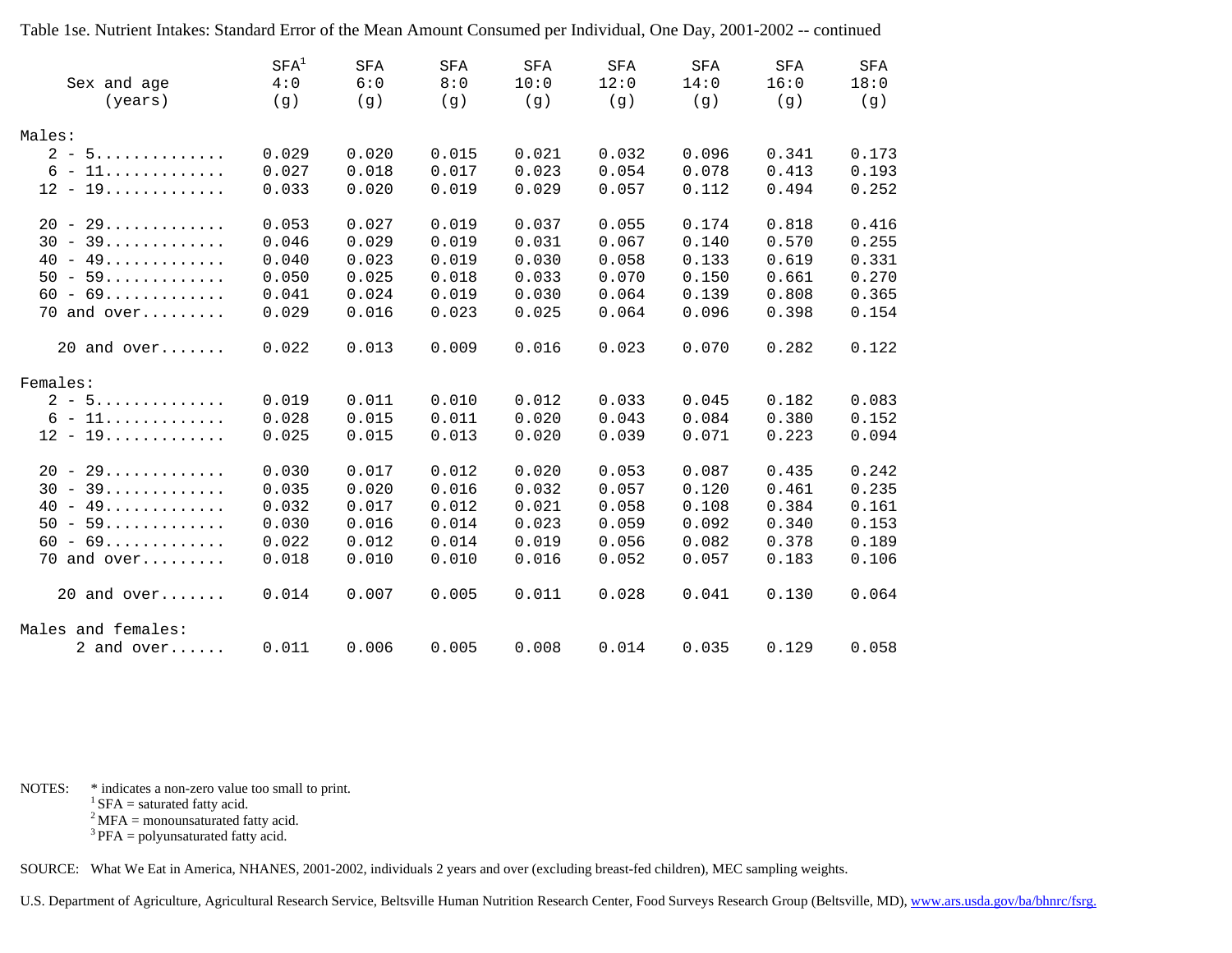|                    | $MFA^2$ | MFA   | MFA   | MFA   | $PFA^3$ | PFA   | PFA     | PFA   | PFA   | PFA   | PFA   |
|--------------------|---------|-------|-------|-------|---------|-------|---------|-------|-------|-------|-------|
| Sex and age        | 16:1    | 18:1  | 20:1  | 22:1  | 18:2    | 18:3  | 18:4    | 20:4  | 20:5  | 22:5  | 22:6  |
| (years)            | (g)     | (g)   | (g)   | (g)   | (g)     | (g)   | (g)     | (၂၂)  | (၂၂)  | (g)   | (g)   |
| Males:             |         |       |       |       |         |       |         |       |       |       |       |
| $2 - 5$            | 0.038   | 0.580 | 0.007 | 0.003 | 0.314   | 0.036 | 0.001   | 0.005 | 0.004 | 0.002 | 0.006 |
| $6 - 11$           | 0.046   | 0.867 | 0.008 | 0.003 | 0.533   | 0.053 | $\star$ | 0.004 | 0.003 | 0.001 | 0.007 |
| $12 - 19$          | 0.047   | 0.844 | 0.006 | 0.004 | 0.435   | 0.061 | $\star$ | 0.006 | 0.002 | 0.001 | 0.003 |
| $20 - 29$          | 0.076   | 1.615 | 0.020 | 0.010 | 0.805   | 0.083 | 0.001   | 0.006 | 0.007 | 0.001 | 0.012 |
| $30 - 39$          | 0.050   | 1.095 | 0.008 | 0.004 | 0.549   | 0.057 | 0.001   | 0.008 | 0.010 | 0.002 | 0.009 |
| $40 - 49$          | 0.057   | 1.073 | 0.009 | 0.012 | 0.500   | 0.059 | 0.002   | 0.008 | 0.009 | 0.003 | 0.016 |
| $50 - 59$          | 0.069   | 1.214 | 0.021 | 0.026 | 0.699   | 0.091 | 0.003   | 0.012 | 0.012 | 0.006 | 0.021 |
| $60 - 69$          | 0.059   | 1.898 | 0.021 | 0.010 | 1.139   | 0.089 | 0.003   | 0.010 | 0.017 | 0.005 | 0.026 |
| 70 and over        | 0.029   | 0.789 | 0.013 | 0.005 | 0.534   | 0.047 | 0.002   | 0.008 | 0.007 | 0.003 | 0.010 |
| $20$ and over      | 0.025   | 0.529 | 0.007 | 0.006 | 0.293   | 0.028 | $\star$ | 0.003 | 0.004 | 0.001 | 0.006 |
| Females:           |         |       |       |       |         |       |         |       |       |       |       |
| $2 - 5$            | 0.042   | 0.401 | 0.006 | 0.004 | 0.250   | 0.024 | 0.001   | 0.005 | 0.005 | 0.001 | 0.007 |
| $6 - 11$           | 0.034   | 0.775 | 0.009 | 0.002 | 0.570   | 0.044 | 0.001   | 0.004 | 0.004 | 0.001 | 0.005 |
| $12 - 19 \dots $   | 0.023   | 0.481 | 0.005 | 0.002 | 0.320   | 0.032 | $\star$ | 0.003 | 0.002 | 0.001 | 0.003 |
| $20 - 29$          | 0.046   | 0.997 | 0.008 | 0.002 | 0.321   | 0.031 | 0.001   | 0.006 | 0.006 | 0.002 | 0.008 |
| $30 - 39$          | 0.054   | 0.944 | 0.012 | 0.007 | 0.539   | 0.085 | 0.002   | 0.006 | 0.009 | 0.003 | 0.016 |
| $40 - 49$          | 0.055   | 0.770 | 0.085 | 0.111 | 0.600   | 0.070 | 0.001   | 0.005 | 0.019 | 0.003 | 0.016 |
| $50 - 59$          | 0.042   | 0.590 | 0.020 | 0.004 | 0.433   | 0.060 | 0.002   | 0.007 | 0.010 | 0.003 | 0.014 |
| $60 - 69$          | 0.043   | 0.703 | 0.011 | 0.010 | 0.419   | 0.047 | 0.003   | 0.006 | 0.010 | 0.002 | 0.013 |
| $70$ and over      | 0.031   | 0.372 | 0.021 | 0.010 | 0.304   | 0.033 | 0.002   | 0.004 | 0.009 | 0.002 | 0.011 |
| $20$ and over      | 0.021   | 0.282 | 0.021 | 0.025 | 0.226   | 0.023 | 0.001   | 0.003 | 0.005 | 0.001 | 0.005 |
| Males and females: |         |       |       |       |         |       |         |       |       |       |       |
| 2 and $over$       | 0.013   | 0.210 | 0.009 | 0.011 | 0.118   | 0.014 | $\star$ | 0.001 | 0.003 | 0.001 | 0.004 |

NOTES: \* indicates a non-zero value too small to print.

 ${}^{1}$  SFA = saturated fatty acid.

 $2^2$  MFA = monounsaturated fatty acid.

 $3$  PFA = polyunsaturated fatty acid.

SOURCE: What We Eat in America, NHANES, 2001-2002, individuals 2 years and over (excluding breast-fed children), MEC sampling weights.